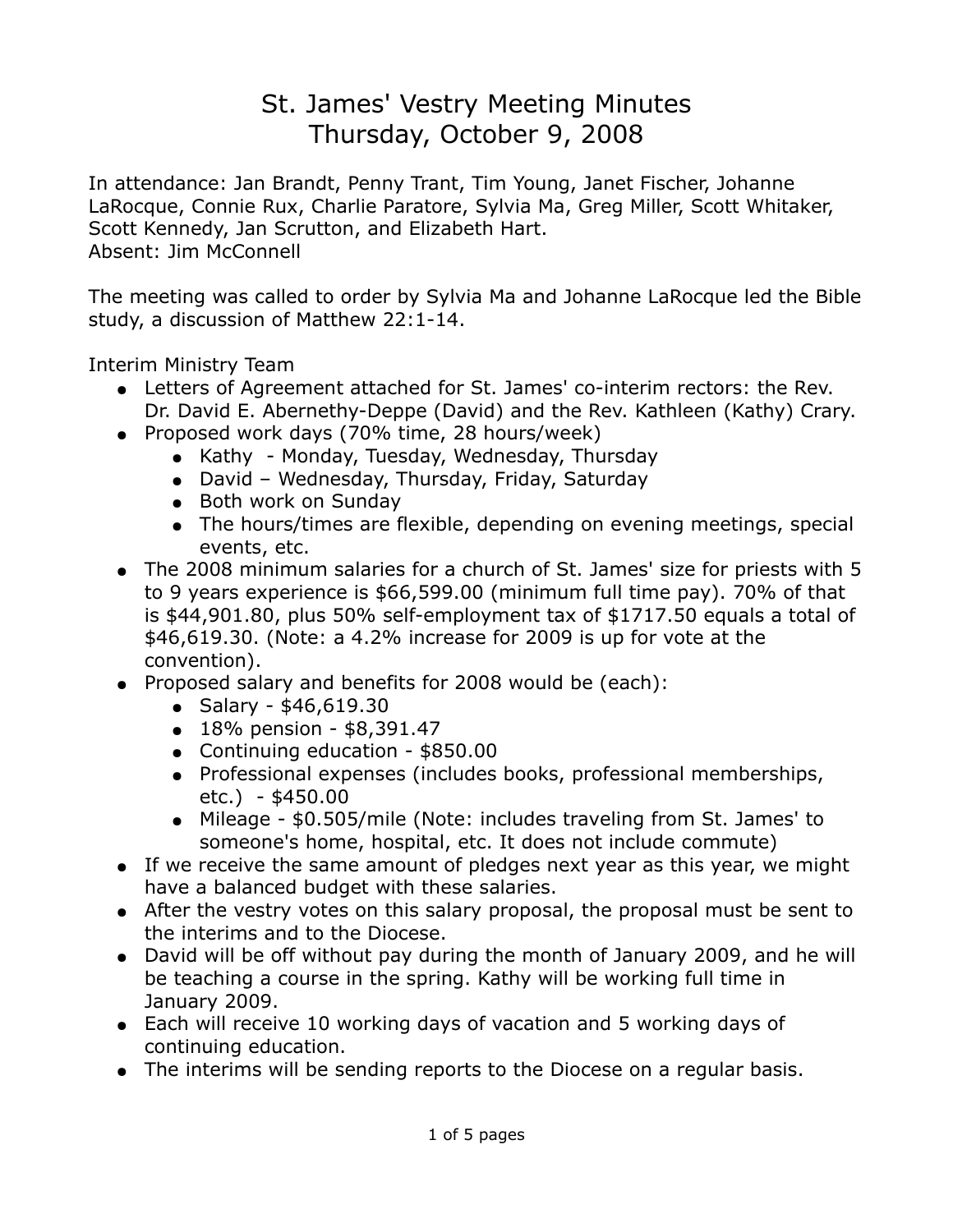- Kathy and David will be open and informative with the secretary, the senior warden and the junior warden in regard to scheduling.
- Interim rectors have no vote at vestry meetings, do not elect the senior warden, staff does not work for them (the staff works for the senior warden), are not included on the financial accounts (except perhaps the clergy discretionary fund), and are not candidates for rector.

Motion was made to pay the Rev. Dr. David Abernethy-Deppe an annual cash stipend of \$46,619.30 plus 18% pension for working 28 hours/week and to pay the Rev. Kathleen Crary an annual cash stipend of \$46,619.30 plus 18% pension for working 28 hours/week. Motion passed.

Housing allowances

- The following resolution was made: Whereas the Rev. Dr. David Abernethy-Deppe is employed as a minister of the gospel by St. James' Church, Fremont, California, which does not provide a residence for him, the vestry resolves that of the annual compensation of \$46,619.30 to be paid to the Rev. Dr. David Abernethy-Deppe during 2008, that \$36,000 be designated a parsonage allowance within the meaning of that term as using in Section 107 of the IRS Code of 1986. Resolution passed.
- The following resolution was made: Whereas the Rev. Kathleen Crary is employed as a minister of the gospel by St. James' Church, Fremont, California, which does not provide a residence for her, the vestry resolves that of the annual compensation of \$46,619.30 to be paid to the Rev. Kathleen Crary during 2008, that \$32,000 be designated a parsonage allowance within the meaning of that term as using in Section 107 of the IRS Code of 1986. Resolution passed.

Transition Team/Search Committee and Town Hall Meeting

- Kathy and David has recommended two groups for the Search Committee:
	- Transition Team works on the parish profile (which needs to contain a profile of Fremont)
	- And a Search Committee, which reviews the resumes and conducts interviews.
- Because the search for a new rector is a long process, it may be better to split duties between two teams.
- It is important for the whole community to give input to the parish profile.
- $\bullet$  Look at those who do not volunteer ask them to consider coming to the Town Hall Meeting, and filling out an application for the Transition Team/Search Committee.
- Kathy and David will meet with the Lead Team on October 20<sup>th</sup>, 7 pm, at Jan Brandt's house. Vestry members are encouraged to come. The meeting will be a preview of what Kathy and David will be talking about at the Town Hall Meeting, as well as set the agenda for the meeting.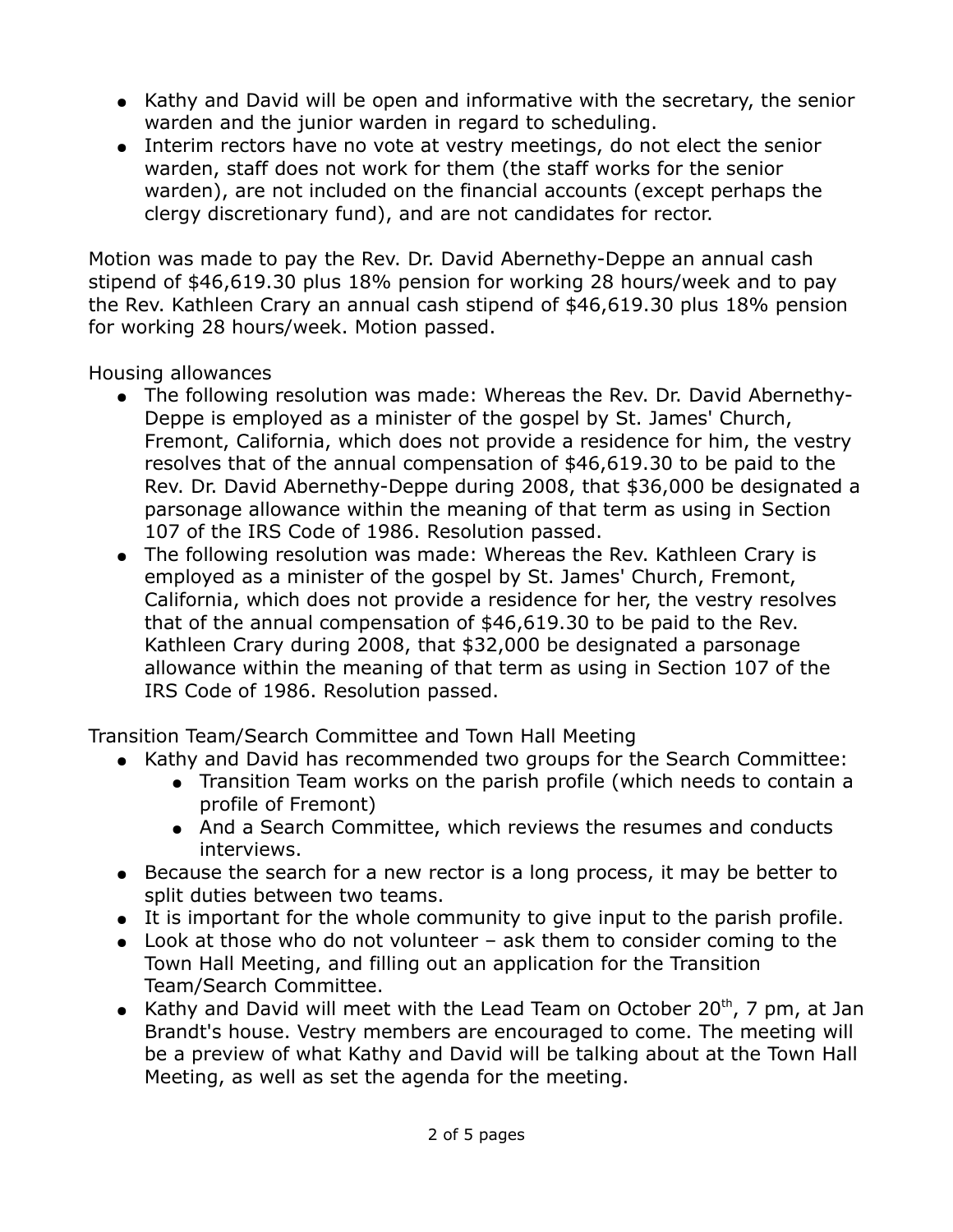● Vestry will be providing food for the Town Hall Meeting.

2008 Cluster Goals – updates attached

- Everyone has addressed or is in the process of address all three goals
- This information will be sent to the interim ministry team.

Junior Warden's Report (see attached)

Facilities Use Agreements

- List of current agreements attached
- Have gotten many of the contracts back with insurance information
- Groups (other than church-sponsored groups) may no longer store items at the church. Items must be removed by November  $1<sup>st</sup>$ .

Winter Relief

- On Saturday mornings during Winter Relief families may stay until 10 am (note: during the week families must vacate by 7 am).
- Groups may not meet in the Parish Hall on Thanksgiving weekend so that families may stay until noon.

Called to Right Relationship

- The National Church will be implementing this policy as standard.
- Main emphasis is on protecting children and being able to spot child abuse.
- One of the requirements is that anyone who has a key to the church must sign up for a background check and a child abuse prevention course by going to the website [http://shieldthevulerable.org,](http://shieldthevulerable.org/) clicking the " $1<sup>st</sup>$  Time Diocese Signup" tab, and selecting "Episcopal Diocese of California" from the list. One can then access the online course and background-checking service.
- Those who need to do this include the clergy, paid staff, the vestry, and anyone who works with children.
- There are technically no ramifications if this is not done, but if something does go wrong there could be serious consequences.
- May not make any firm decisions until the interims are here.
- The background checks are free though December  $31<sup>st</sup>$ , after that the cost to the parish is \$20 each.
- Vestry, paid staff, acolyte leaders and Godly Play volunteers will be doing this first.
- If there is a reportable offense, the rector is notified and the rector handles it.
- Facilities will investigate how much it would cost to re-key the whole facility – perhaps add to next year's budget?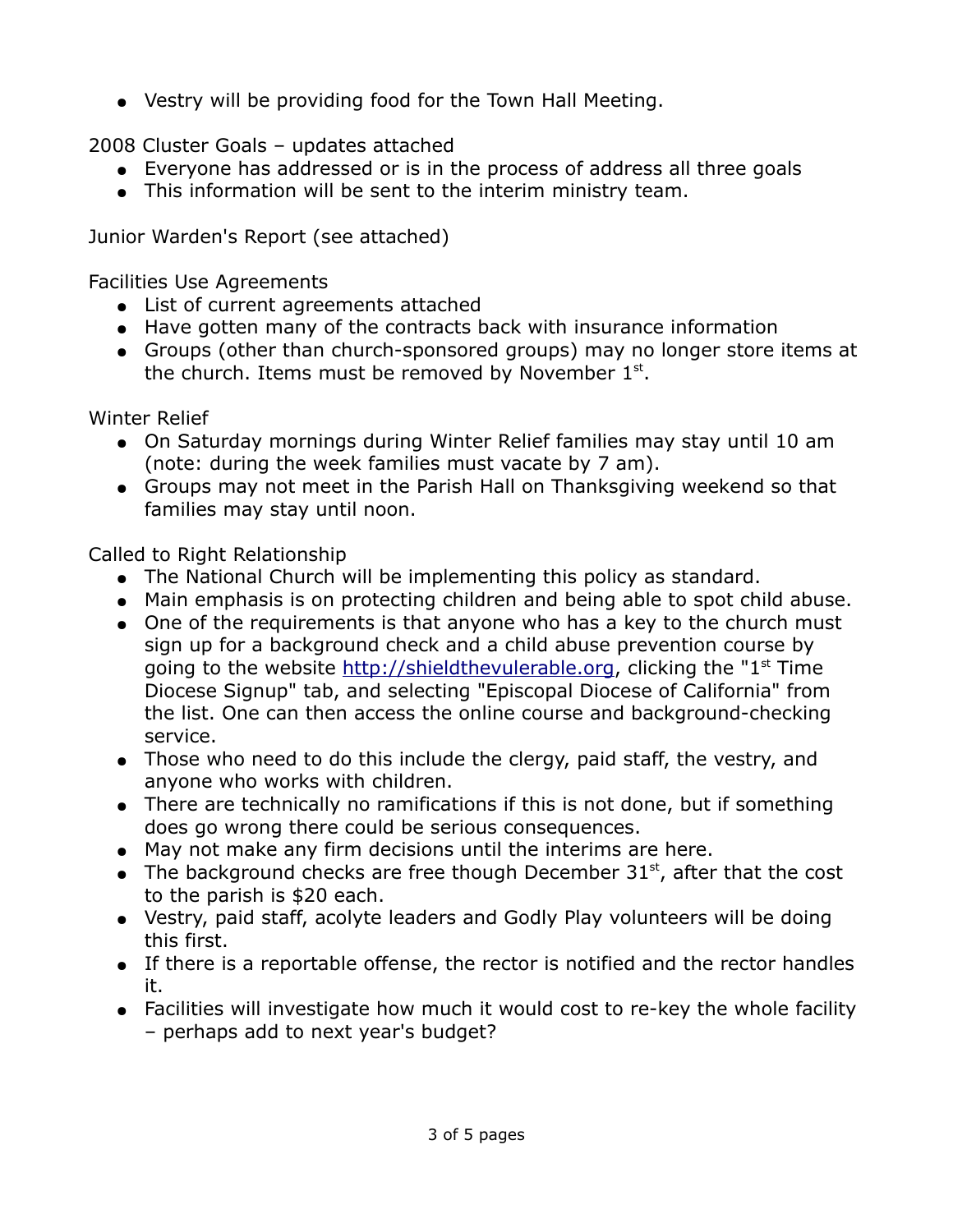2009 Annual Meeting Date

- Usually held at the end of January, but David will be gone.
- Suggested date is February  $8<sup>th</sup>$ , 2009.
- The vestry retreat is scheduled for February  $21<sup>st</sup>$  outgoing vestry members are also invited. It will be held at Presentation Center at Los Gatos; cost is \$40/person.

Joint Deanery Vestry Meeting

- A joint deanery vestry retreat is scheduled for January  $23^{rd}$ - $25^{th}$  at Bishop's Ranch. Churches in Southern Alameda County Deanery are all invited.
- There is a move to area ministry and to do some events collaboratively

AMECH (An Episcopal Ministry to Convalescent Hospitals)

- Motion was made to give a \$500 donation to the AMECH for 2008. Motion passed
- A new AMECH minister has been found

Request for use of Facilities by Child Welfare Club of Washington Township

● Motion was made to allow the Child Welfare Club of Washington Township to use the St. James' Parish Hall and Kitchen one time in January 2009 without fee. Motion passed.

Consecration Sunday

- Catered brunch is to be held at the Fremont Christian School gym.
- Reservations can be made up to Sunday.
- The sexton and secretary have been invited to come.

Minutes

• The minutes of the September  $11<sup>th</sup>$  vestry meeting were approved as presented.

Treasurer's Report

- Operating cash concerning. Have lost a couple of our pledgers who have moved. Have received approximately 90% of pledges.
- Building pledges are down a little bit
- We are not going to get much interest on our accounts in this financial climate.
- Have done well on unpledged, use of church and fund-raisers. Hoping that the Diocesan assessment will go down year.
- Need to start budgeting for next year. Information will be sent out before the next vestry meeting.
- Lines need to be added to the budget for the Search Committee and Stewardship.